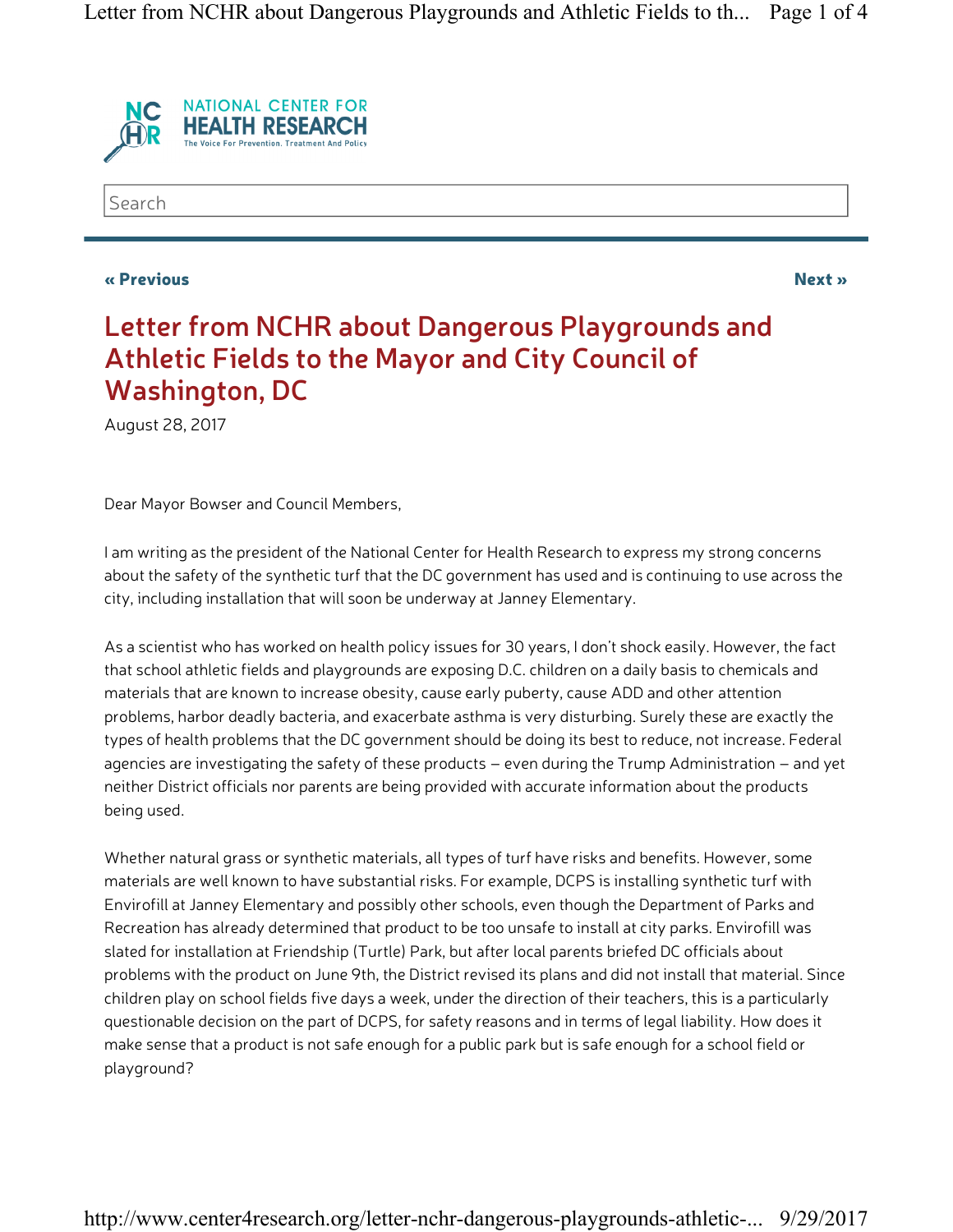I don't know if you are aware of the number of synthetic turf fields across the District that have been condemned because of failing safety tests. Gmax is a score that tests for hardness to determine if a surface is safe for playing. A Gmax over 200 is considered extremely dangerous and is considered by industry to pose a death risk. The synthetic turf industry and ASTM suggest that scores should be below 165 to ensure safety comparable to a grass field. It is my understanding that there are at least six fields in the city that are over the 200 level. That information should be made public to all parents, so that they understand why fields are closed and can protect their children's safety. Since the Gmax score varies with the weather, synthetic fields should be tested at least quarterly, all scores should be posted publicly, and scores over 165 should have warning signs in order to prevent traumatic brain injuries.

This has not happened. For example, the Gmax score at Janney Elementary tested over 200 in June, and yet that information was not made public and the field was used by camp children all summer. Despite the repeated requests of concerned parents for the last few months, the field wasn't closed until the day before school started last week. Parents were justifiably upset that the field was closed when school started, and some parents claimed to have been told by school staff that the Mayor's office stated that the field would be closed all year and perhaps forever. It seems unlikely to me that the Mayor's office would have said such a thing, but it resulted in ugly and unfair accusations. The many parents who were concerned about the safety of the synthetic field were bullied into silence, and a small number of parents who wanted the field available immediately erroneously claimed that all parents agreed that synthetic field was best.

As a result of that controversy, DC officials have recently stated that Envirofill will be used at Janney. Envirofill is basically a type of infill underneath a plastic carpet. It is composed of materials resembling plastic polymer pellets (similar in appearance to tic tacs) with silica inside. Silica is classified as a hazardous material according to OSHA regulations, and the American Academy of Pediatrics specifically recommends avoiding it on playgrounds. The manufacturers and vendors of these products claim that the silica is contained inside the plastic coating. However, sunlight and the grinding force from playing on the field breaks down the plastic coating. For that reason, even the product warranty admits that only 70% of the silica will remain encapsulated. The other 30% can be very harmful as children are exposed to it in the air; here's a screen grab from a November 2016 Patriots vs. Seahawks game, which shows how the silica sand infill is kicked up when players dive on a synthetic surface with silica sand infill.

In addition, the Envirofill pellets are coated with an antibacterial called Microban, which is a trade name for triclosan. Triclosan is registered as a pesticide with the United States Environmental Protection Agency (EPA), and last year the FDA banned triclosan from soaps because manufacturers did not prove that that the ingredients are safe for long-term use, since it is associated with liver and inhalation toxicity and hormone disruption. In addition to microscopic particles of synthetic turf infill being inhaled by children, visible and invisible particles come off of the field, ending up in shoes, socks, pockets, and hair.

I have appreciated the opportunity to meet with several Councilmembers' staff in the last few weeks, and I commend the Council for banning crumb rubber in FY 2018. Unfortunately, however, Envirofill, "poured in place" rubber (PIP), EPDM, and all the other synthetic materials currently on the market all share some of the same health risks. While the companies that sell these products claim they are safe and meet federal safety standards, the sad truth is that there are currently no federal safety tests required to prove that these products are safe, and as noted earlier, the Gmax safety tests have until recently been ignored by DC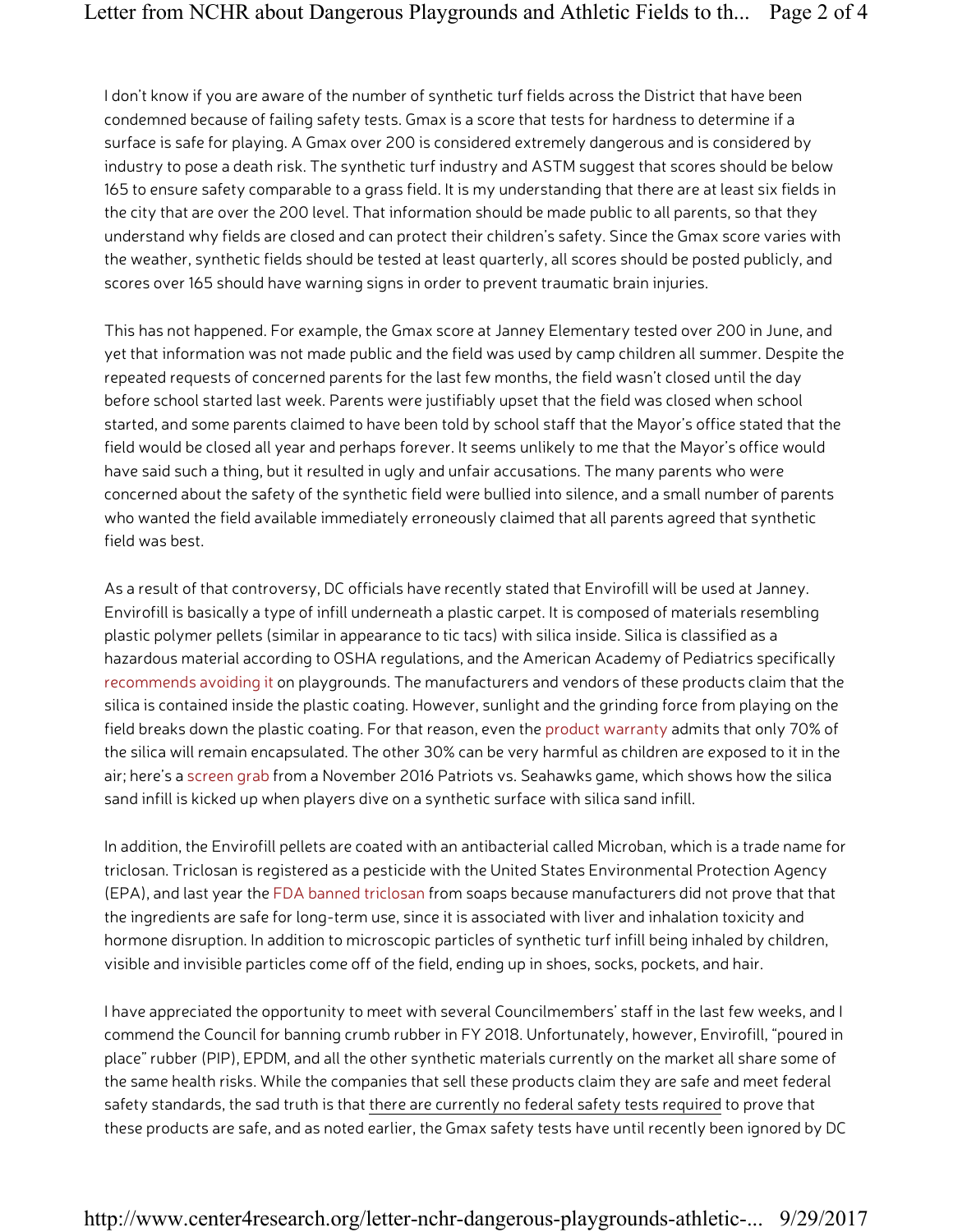officials. Most important, none are proven to be as safe as natural grass in well-constructed fields such as the Maryland Soccerplex. Although a well-respected grass expert offered a free consultation on how to install well-engineered grass designed to withstand rain and play. DGS did not respond to his offer.

I am one of many parents and scientists in DC that are asking DC officials to provide essential safety information about the materials being used for fields and playgrounds. We are offering our expertise on these issues and would welcome the opportunity for public meetings so that parents across the city can be informed.

Sincerely,

Diana Zuckerman, Ph.D. President National Center for Health Research

# What are you looking for?

| <b>MEDICAL CARE FOR ADULTS</b>                      |  |
|-----------------------------------------------------|--|
| <b>CHILD &amp; TEEN HEALTH</b>                      |  |
| <b>TREATMENTS FOR VIOLENCE &amp; RISKY BEHAVIOR</b> |  |
| <b>PREVENTING DISEASE &amp; STAYING HEALTHY</b>     |  |
| <b>WE'RE IN THE NEWS</b>                            |  |
| <b>OUR RESEARCH &amp; TRAINING</b>                  |  |
| <b>WE'RE SPEAKING OUT ON HEALTH ISSUES</b>          |  |



National Center for Health Research 1001 Connecticut Avenue NW, Suite 1100 Washington, DC 20036 phone (202) 223-4000

©2017. All rights reserved. Disclaimer • Terms of Use • Privacy Policy The content on this site is for informational purposes only and is not intended to provide medical advice, which should be obtained from a medical professional.

## Sign Up For Our Monthly Updates!